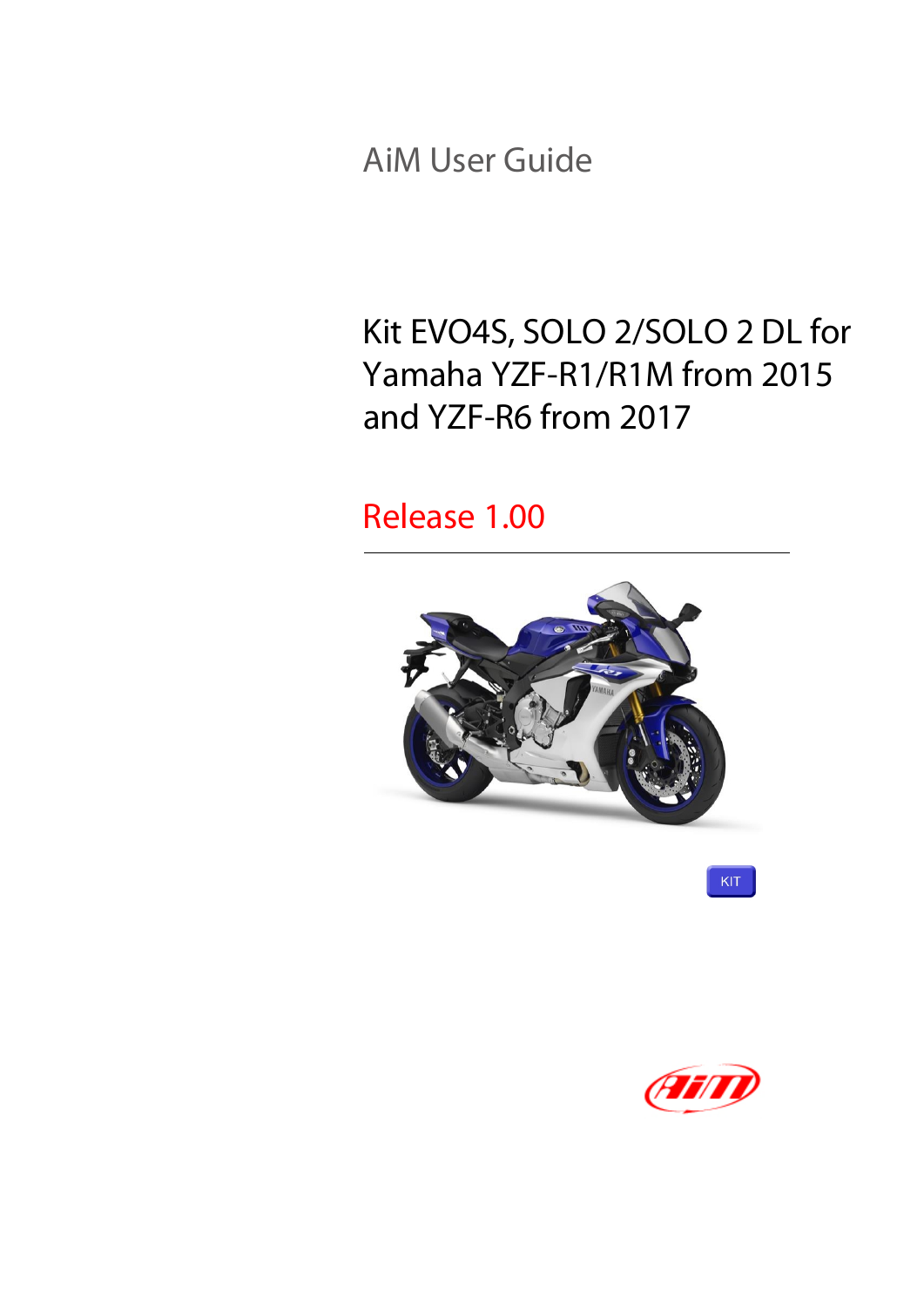

#### 1 Models and years

This manual explains how to connect EVO4S and SOLO 2 DL to the bike engine control unit (ECU) and how to install AiM SOLO 2/SOLO 2 DL on the bike steering plate.

Compatible models are:

- Yamaha YZF-R1 from 2015
- Yamaha YZF-R1M from 2015
- Yamaha YZF-R6 from 2017

**Warning**: for this models/years AiM recommends not to remove the stock dash. Doing so will disable some of the bike functions or safety controls. AiM Tech srl will not be held responsible for any consequence that may result from the replacement of the original instrumentation cluster.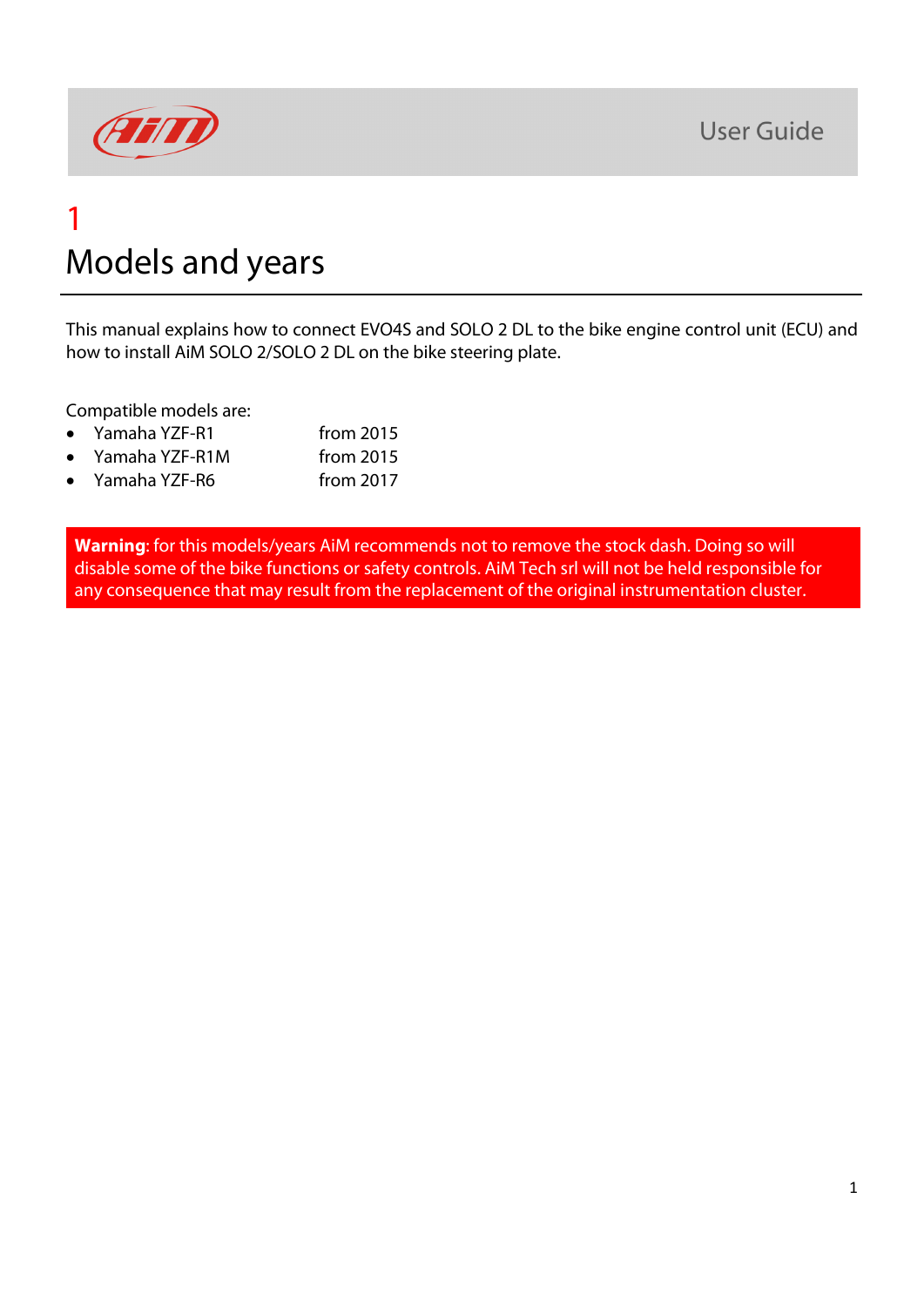

### 2 Kit content and part number

AiM developed a specific installation bracket for SOLO 2/SOLO 2 DL and a connection cable to the ECU for EVO4S/SOLO 2 DL.

# 2.1 Bracket for SOLO 2/SOLO 2 DL

Part number for **SOLO 2/SOLO 2 DL** installation bracket for **Yamaha YZF R1/R6** – shown below – is: **X46KSYR115**.



Installation kit contains: 1 bracket (**1**) 1 rubber dowel (**2**) 1 allen screw with flat head M6 (**3**) 1 rubber washer (**4**)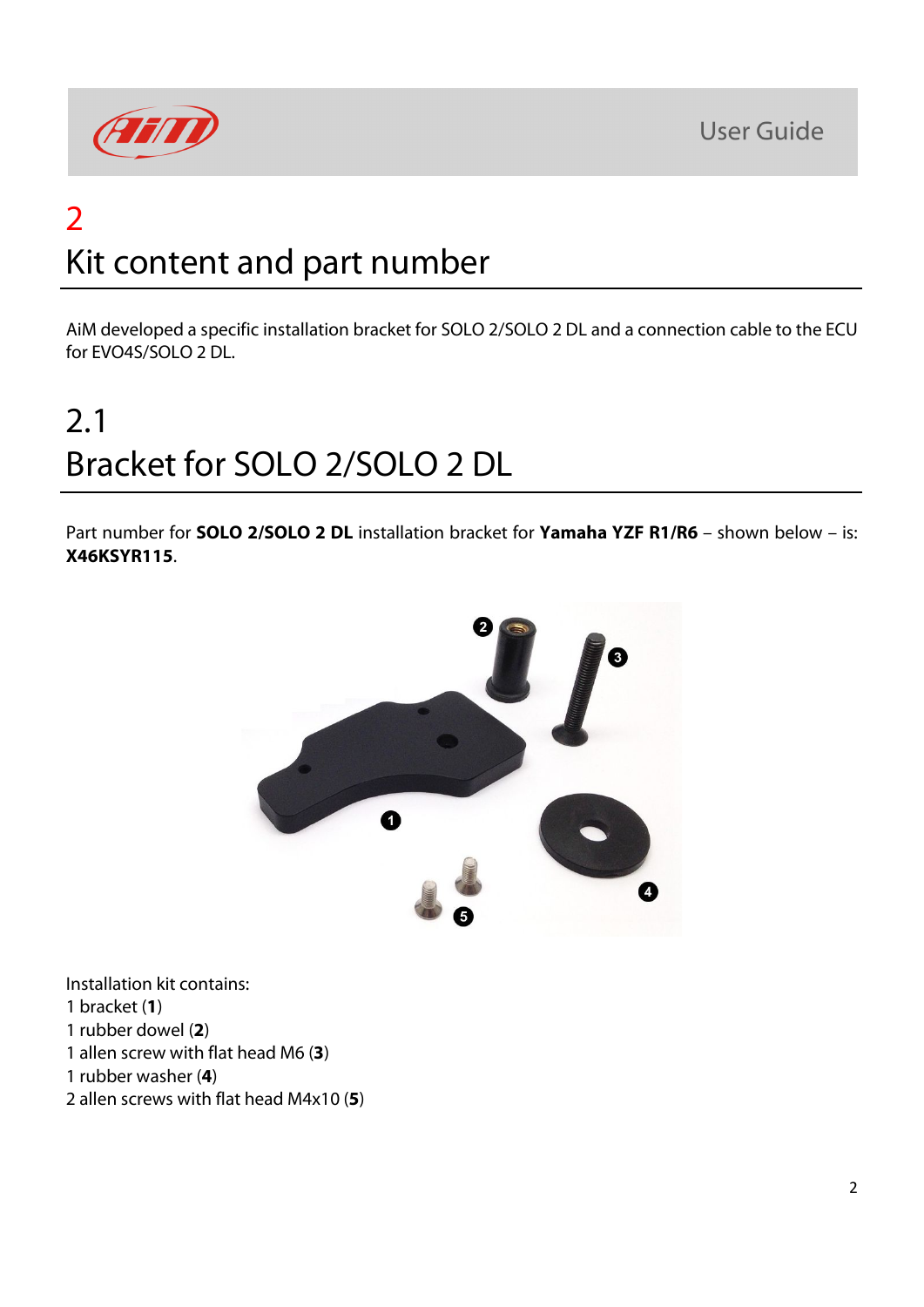

#### 2.2 AiM cable for SOLO 2 DL

Part number for **SOLO 2 DL** connection cable for **Yamaha YZF R1/R6** – shown below – is: **V02569340.**



Following image shows the cable constructive scheme.



7 pins Binder 712<br>male connector pinout<br>solder termination view

Installation bracket and connection cable for SOLO 2 DL for Yamaha YZF R1/R6 can be bought together. Part number: **V0256934CS.**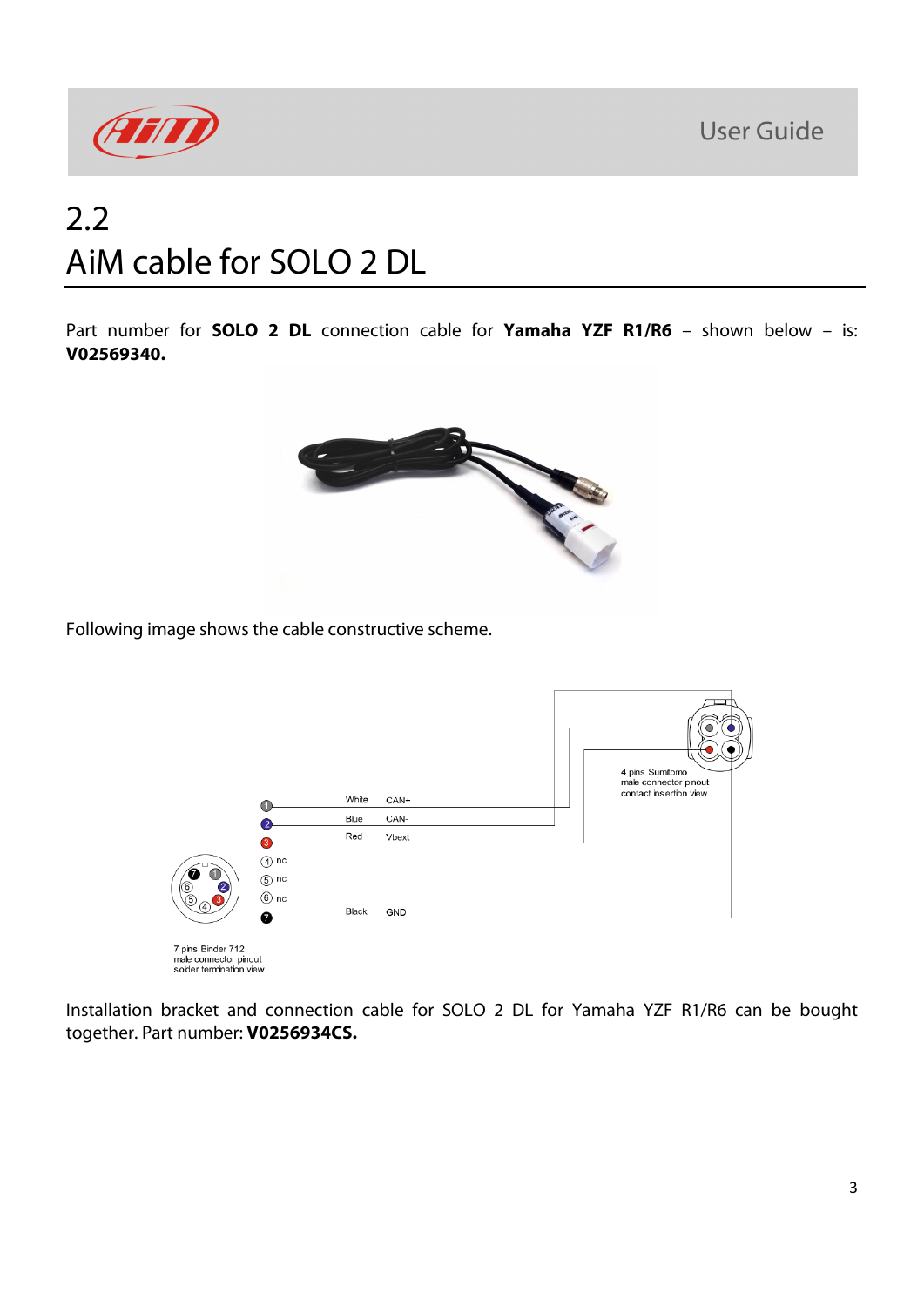

#### 2.3 AiM cable for EVO4S

Part number for **EVO4S** connection cable for **Yamaha YZF R1/R6** – shown below – is: **V02585150.**



Following image shows the cable constructive scheme.

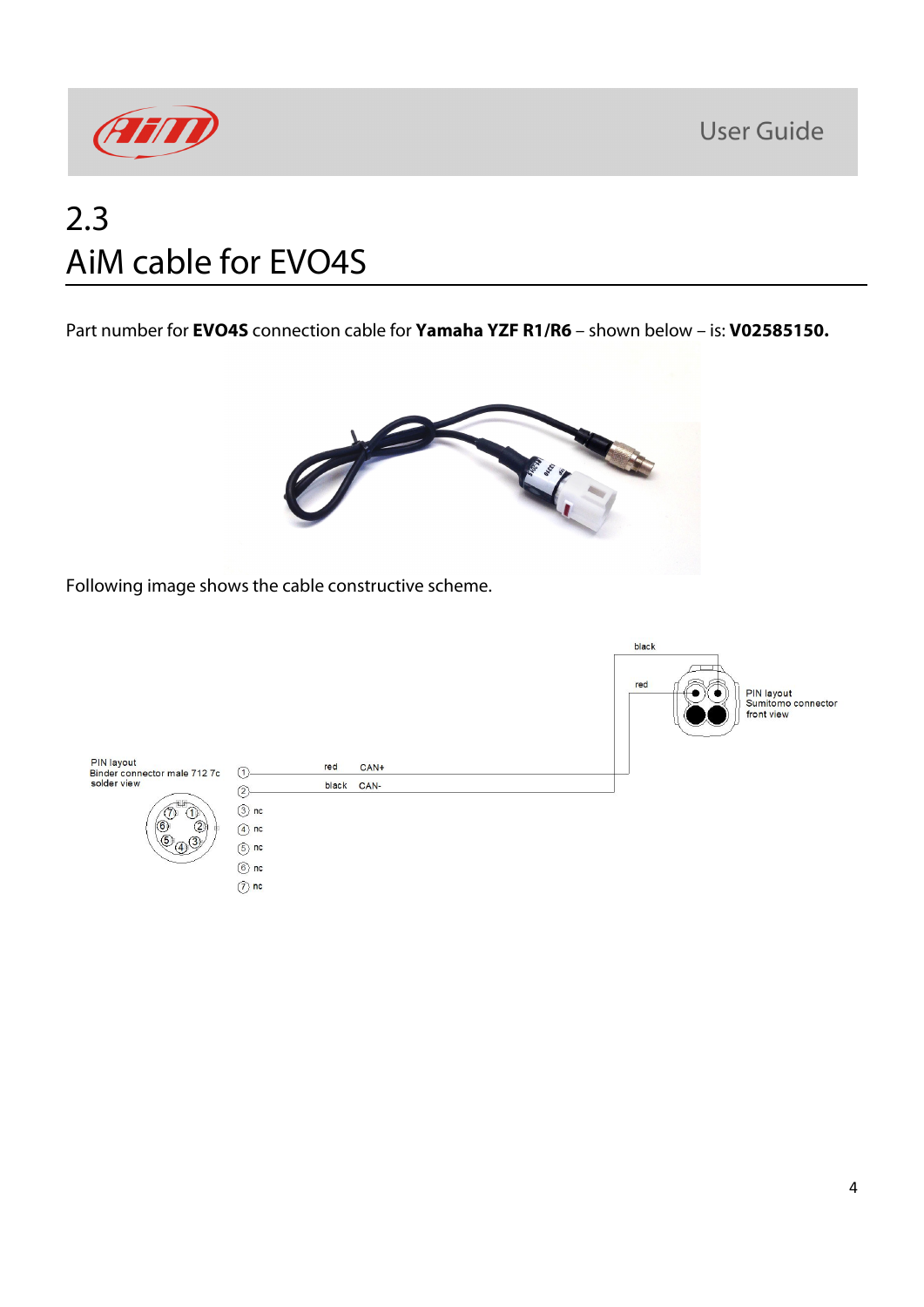

# 3 EVO4S/SOLO 2 DL connection

Yamaha bikes communicate using the CAN protocol that can be reached through the Sumitomo connector placed under the bike seat and shown below.





Below each connector lead colour and function is expressed.

Blue/White CAN High Blue/Black CAN Low Black GND GND GND

#### **Cable colour Cable function**

Red +Vb (unswitched)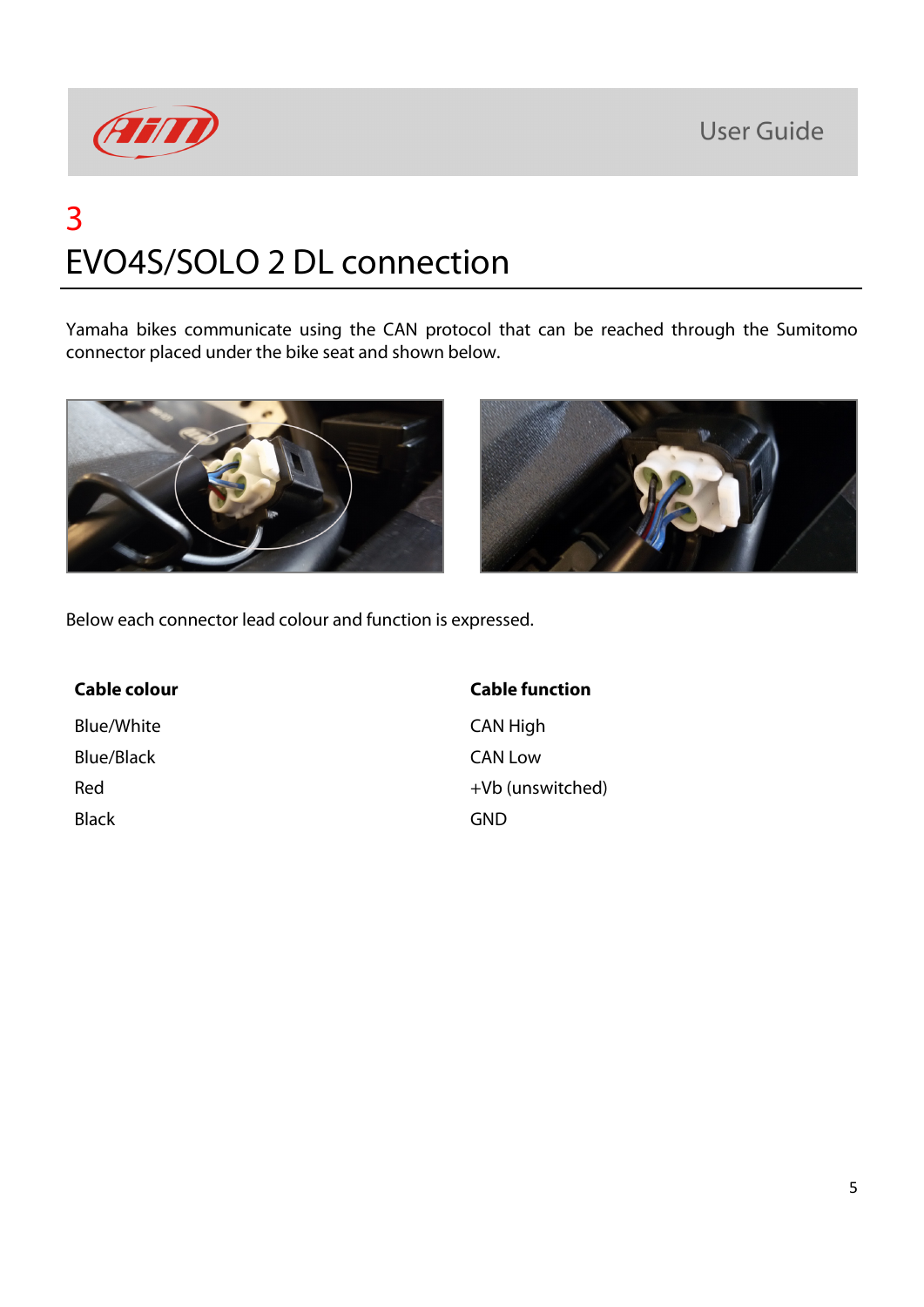

## 4 Configuring with Race Studio 3

Before connecting EVO4S/SOLO 2 DL to the bike ECU, set all functions using the AiM software Race Studio 3. The parameters to set in the AiM device configuration section are ("ECU Stream" tab):

- ECU Manufacturer: "Yamaha"
- ECU Model: "CAN\_2015"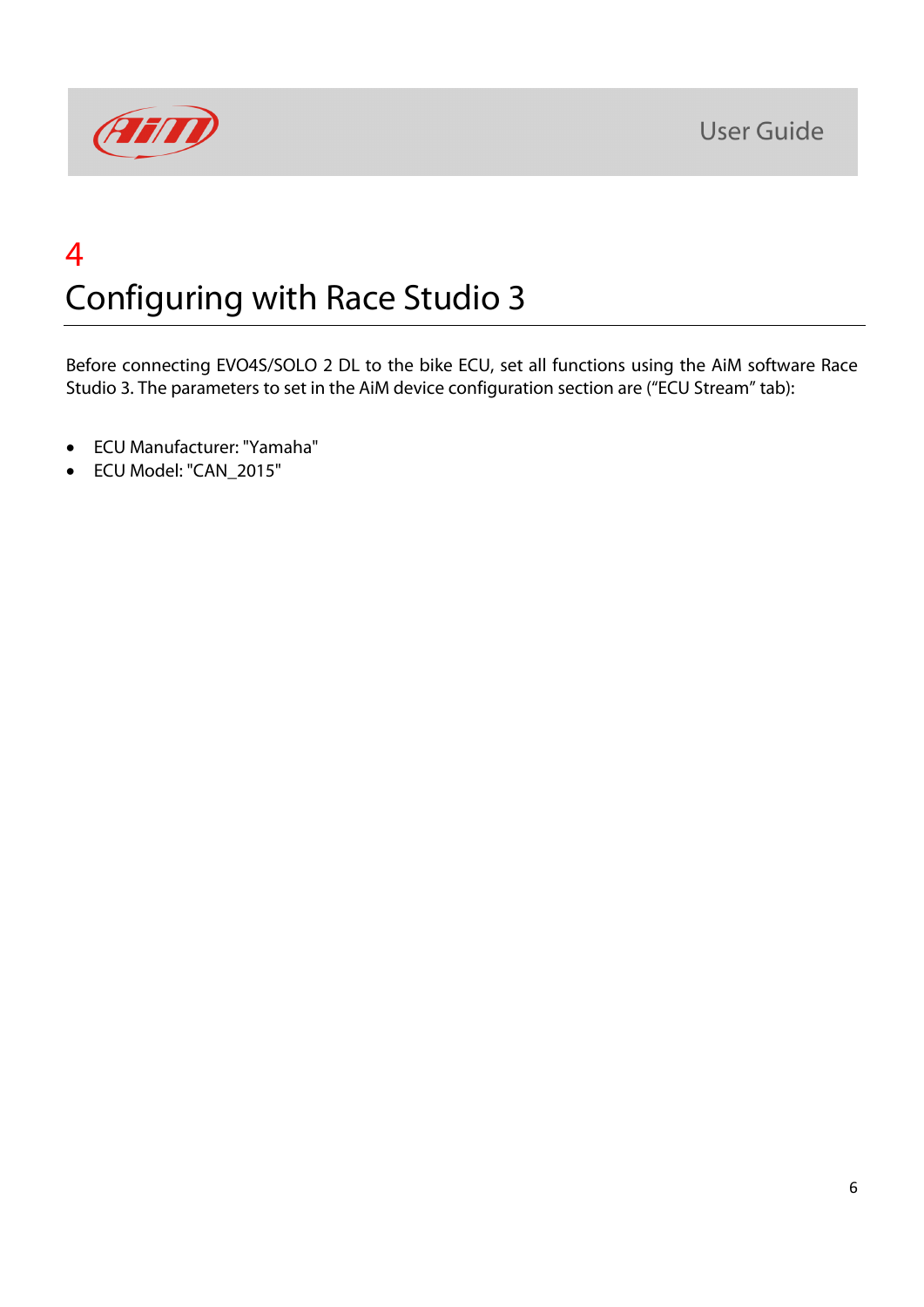



#### 5 "Yamaha – CAN\_2015" protocol

Channels received by Solo 2 DL and EVO4S connected to "Yamaha – CAN\_2015" are:

| <b>CHANNEL NAME</b>   | <b>FUNCTION</b>                      |
|-----------------------|--------------------------------------|
| ECU W SPD F           | <b>Wheel Speed Front</b>             |
| <b>ECU W SPD R</b>    | <b>Wheel Speed Rear</b>              |
| <b>ECU RPM</b>        | <b>RPM</b>                           |
| <b>TCS MODE</b>       | <b>Traction Control Mode</b>         |
| <b>ECU GEAR</b>       | Gear                                 |
| <b>ECU GEAR RAW</b>   | Gear raw value                       |
| <b>ECU POW MODE</b>   | Power mode                           |
| <b>ECU THROTTLE</b>   | Throttle position sensor             |
| <b>ECU TPS HAND</b>   | <b>Throttle Handgrip</b>             |
| <b>ECU LIFT SET</b>   | <b>Lift Control Set</b>              |
| <b>ECU LAUNCH SET</b> | <b>Launch Control Set</b>            |
| <b>ECU SCS SET</b>    | Slide Control System Set             |
| ECU QSS SET           | Quick Shift Set                      |
| <b>ECU R ABS IN</b>   | <b>Rear ABS intervention</b>         |
| <b>ECU F ABS IN</b>   | <b>Front ABS intervention</b>        |
| <b>ECU LAUNCH IN</b>  | Launch control intervention          |
| <b>ECU LIFT IN</b>    | Lift control intervention            |
| <b>ECU SCS IN</b>     | Slide control system intervention    |
| <b>ECU TCS IN</b>     | Traction control system intervention |
| <b>ECU MAP SEL</b>    | Map selection                        |
| <b>ECU ECT</b>        | <b>Engine Coolant Temperature</b>    |
| <b>ECU AAT</b>        | <b>Ambient Air Temperature</b>       |
| <b>ECU ACCX</b>       | <b>Accelerometer X</b>               |
| <b>ECU ACCY</b>       | <b>Accelerometer Y</b>               |